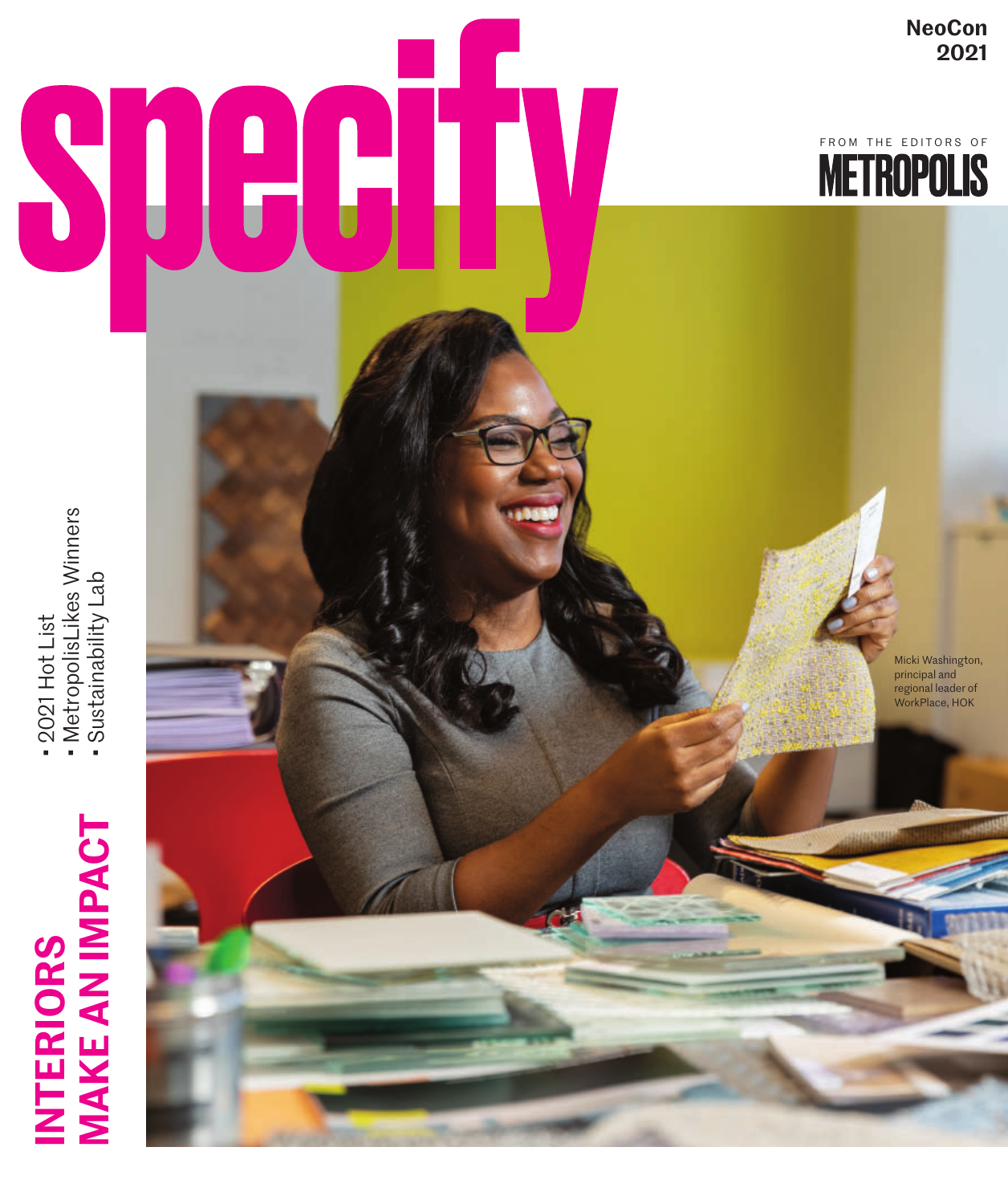

A fitness center in Louisville, Kentucky, received an interactive LED feature wall that responds to patrons movements courtesy of Ali Ucer and the team at IA Interior Architects.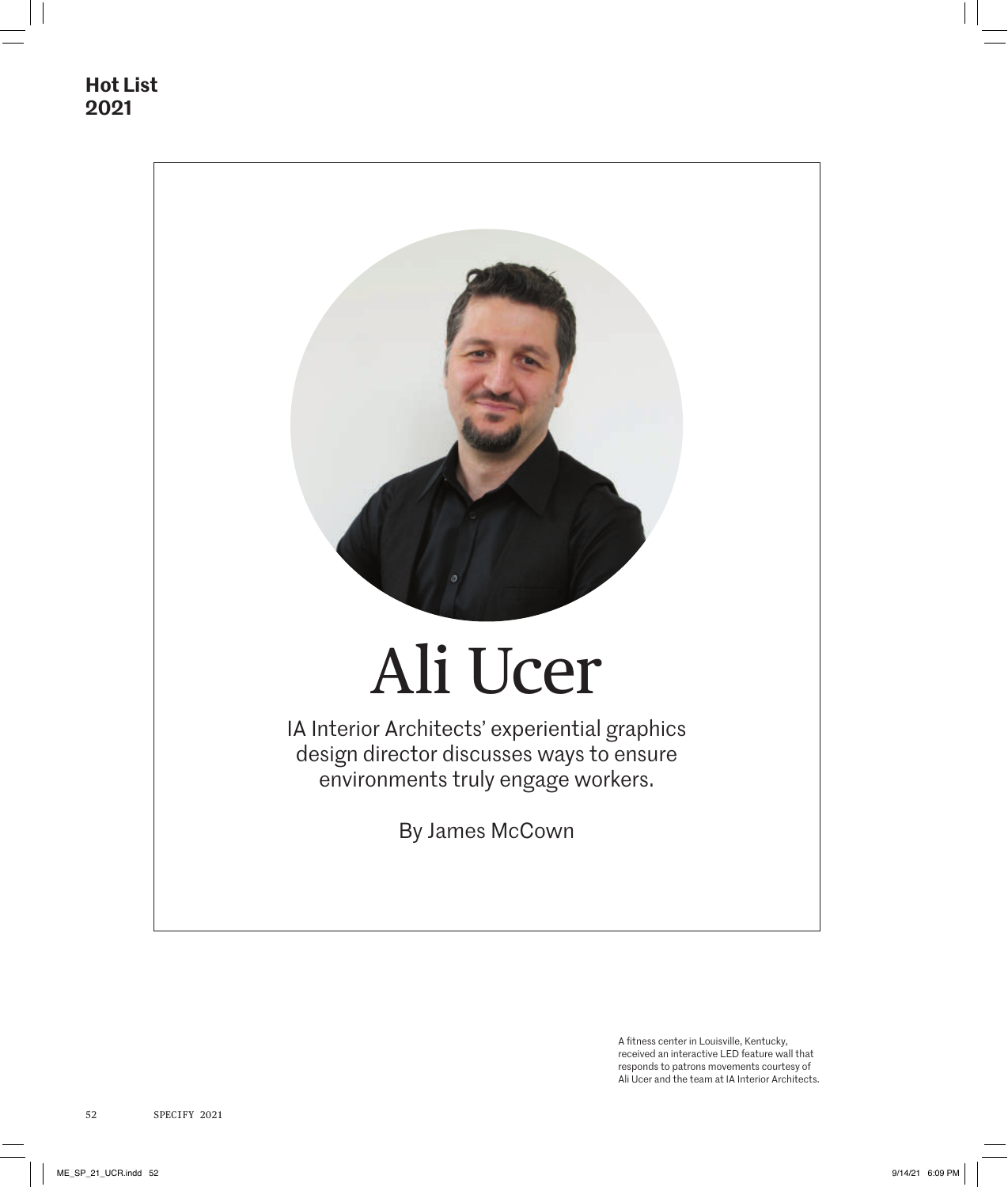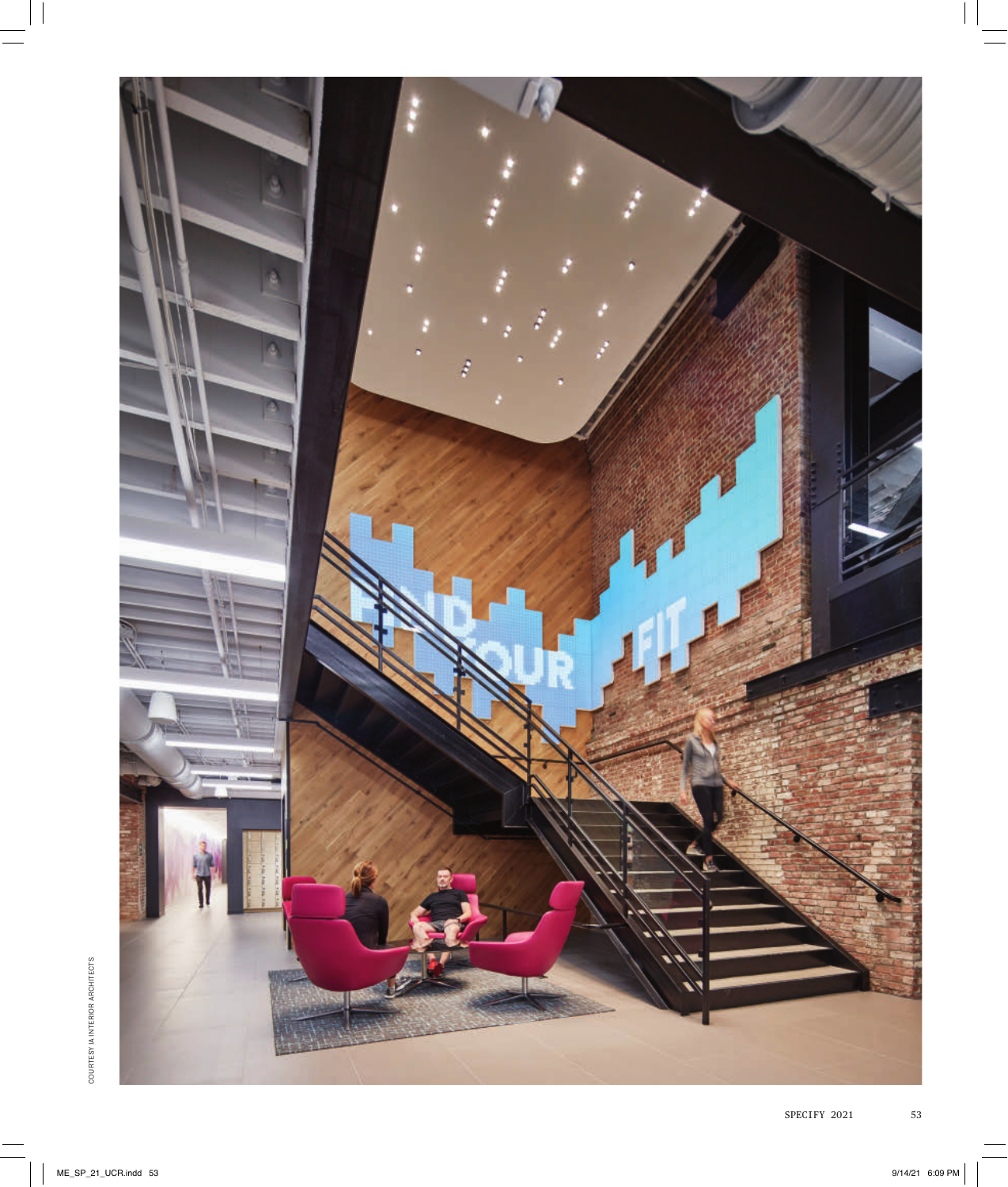## **Hot List 2021**

As the son of an architect and sibling of two brothers who are designers, one graphic and the other industrial, Ali Ucer, creative technology leader of experiential graphics for IA Interior Architects, has design in his blood. In the wake of a global shutdown, he also had the impact that workspaces have on people on his mind.

This preoccupation was apparent in the "Dear Office" project Ucer led for IA. The participatory art installation featured emotional neon signage in IA's front window conveying "encouraging messages" from its staff to coworkers and to the office itself. The signage Ucer designed carried missives such as "I love seeing everyone in person! —Bob," "Missing cookie time. —LM," and "I miss Coco the coffee machine!! —Jen T."

The Turkish-born graphics specialist has been in New York City for more than two decades, melding his graphics skills and computer savvy while leading the experiential graphics unit for IA. For Ucer, the word "experiential" is key. "It's experiential graphics, not environmental graphics," he



IA developed an LED ceiling treatment (above) for a confidential client in the technology space.

IA developed interactive feature walls (below) for a confidential tech client. LEDs and sensors that respond to people's body movements integrate the graphic treatments into users' experience of the space.



insists. "You're creating an experience that becomes part of the space."

Prior to joining IA in 2008, Ucer worked for a who's who of corporate and digital America: Microsoft, Uber, Red Hat, JPMorgan Chase. and Bank of America are just a few names that stand out on his résumé. "I prefer to work with people who are passionate," he says. "That may be someone from a start-up, but it also may be someone from a very established company. And it's not about one person's particular taste. It's about the brand. A good company wants people to live and breathe that brand."

They also want interiors that are healthy for employees to live and breathe in. "Sustainability is our biggest focus right now at IA," Ucer says. "I won't spec Red List materials. I won't do anything that is potentially harmful." In his more than 20 years as a practitioner, he has become committed to improving his knowledge of chemicals and materials, along with his expertise in technology.

 His education uniquely prepared him to send and receive messages—of comfort, trust, safety—using signage and wayfinding design. In Turkey he got his undergraduate degree in industrial design before coming to New York to earn a master's degree in communication arts at New York Institute of Technology. The institute was so impressed with his student work that it hired him shortly after graduation to be an adjunct professor. Ucer asserts that he is still learning: "School is just the tip of the iceberg," he concludes. "It's all a hands-on learning process." ■